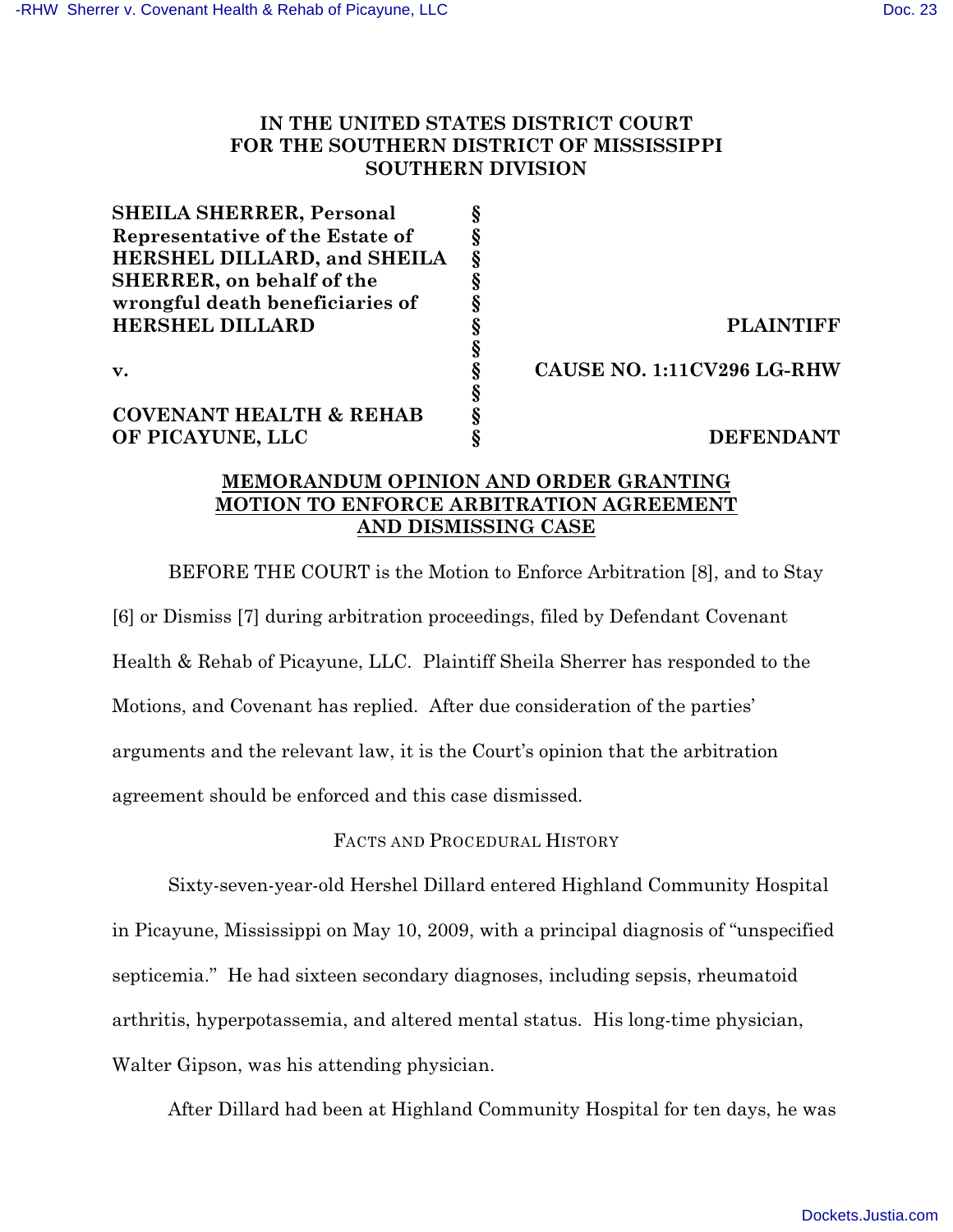transferred to Covenant's facility on May 20 for "strengthening and further control of diabetes." (Pl. Resp. Ex. A 3, ECF No. 9-1). According to the Hospital's Transfer Summary, "[h]is family finally had convinced patient to go [sic] to agree to go to Rehab. . . . Patient understands the benefits." (*Id.*) He had ten diagnoses at the time of the transfer: altered mental status, failure to thrive, dehydration, sacral decubitus, sepsis, scrotal edema, anemia, coronary artery disease, rheumatoid arthritis, and type II diabetes uncontrolled. (*Id.*)

The Plaintiff states she executed Covenant's admission documents<sup>1</sup> on Dillard's behalf on May 20, while he was still in the Hospital. The documents included a separate Alternative Dispute Resolution Agreement. She states that Dillard signed a separate Alternative Dispute Resolution Agreement upon his arrival at the facility later that same day. (Def. Mot. Ex. A, ECF No. 8-1). Following admittance, Dillard was subjected to a complete systems review by a Licensed Practical Nurse. (Def. Reply Ex. C, ECF No. 12-3). Dillard responded when called by name, was able to make himself understood and able to express his needs. He was completely oriented, in that he responded to questions, told the LPN his name, the current season and that he was in a nursing home. He reported being in constant pain. An RN noted Dillard was alert and not confused, comatose or lethargic. He was receiving Lortab 7.5/325 by mouth every four hours as required for pain. (*Id*.)

 $^1$  Plaintiff attached only a blank, unsigned copy of the Admission Agreement. (Pl. Resp. Ex. D, ECF No. 9-4).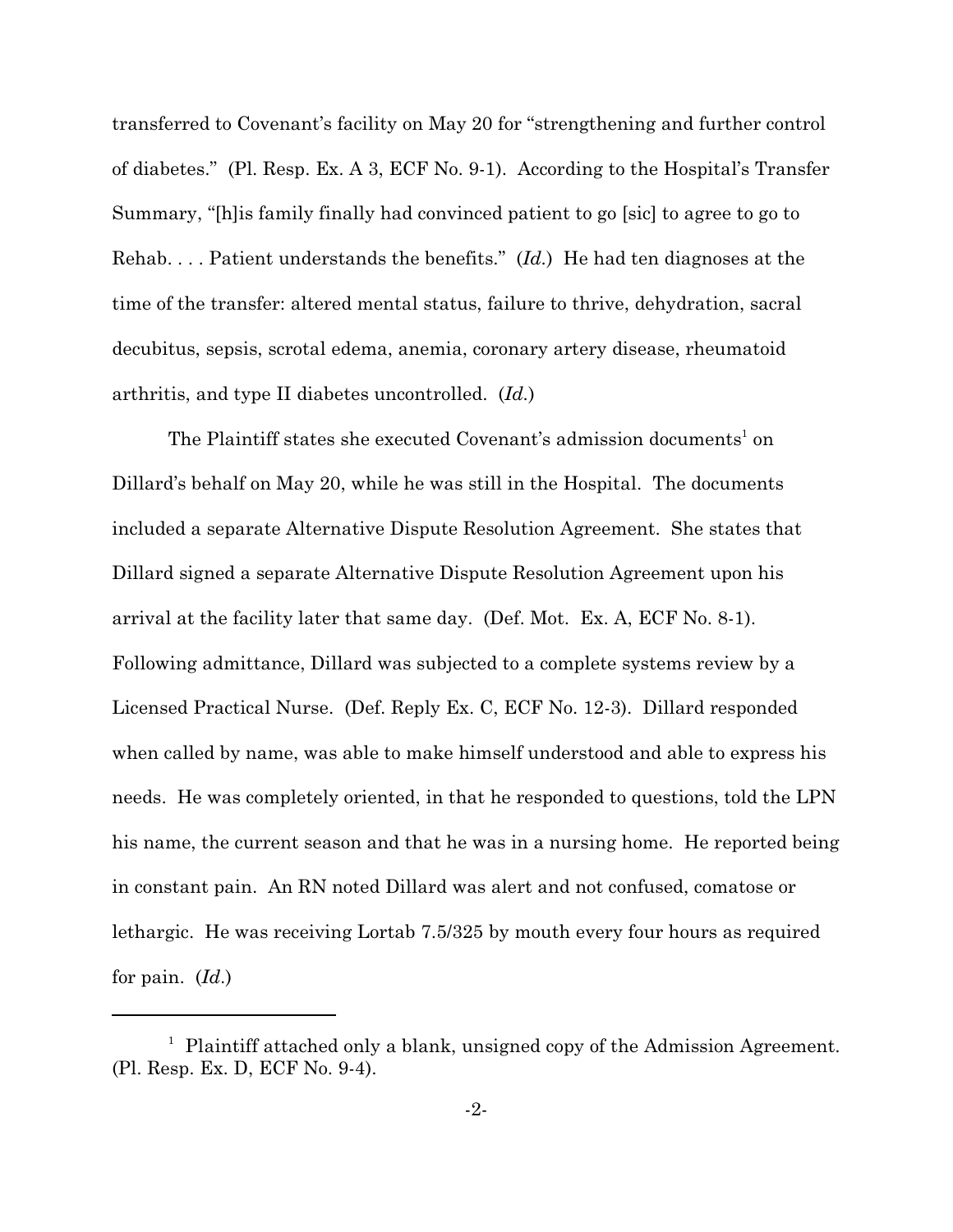Approximately one week later, on May 28, Dr. Gipson completed a PAS (Pre-Admission Screening) Summary and Physician Certification form, in which he stated Dillard could fully communicate, had the ability to understand others, and heard and saw adequately. (Def. Reply Ex. B, ECF No. 12-2). Dillard correctly answered all eleven orientation questions. (*Id*. at 1). He was not diagnosed with Alzheimer's, dementia, mental retardation, and had no history or current evidence of cognitive problems requiring further testing. (*Id*. at 2). Dillard did require considerable assistance with all physical activity, such as bathing, eating, toileting, dressing, meal preparation, and mobility. (*Id*. at 1).

Plaintiff alleges that the staff at Covenant failed to monitor Dillard's glucose levels and as a result, he became hypoglycemic for a prolonged period of time and fell into an irreversible coma. He died on June 27, 2009. Plaintiff filed this lawsuit bringing claims against Covenant for negligence resulting in Dillard's wrongful death.

Covenant seeks to enforce the Alternative Dispute Resolution Agreement signed by Dillard and the Plaintiff. Plaintiff argues the arbitration agreement signed by Dillard is unenforceable for three reasons: 1) Dillard lacked the requisite mental capacity to sign it; 2) the designated arbitrator did not exist at the time the arbitration agreement was executed, making the contract illusory; and 3) there was a lack of consideration. Plaintiff also argues that the arbitration agreement she signed is unenforceable because she lacked the legal capacity to enter into the agreement on Dillard's behalf, and Dillard was not a third-party beneficiary of the

-3-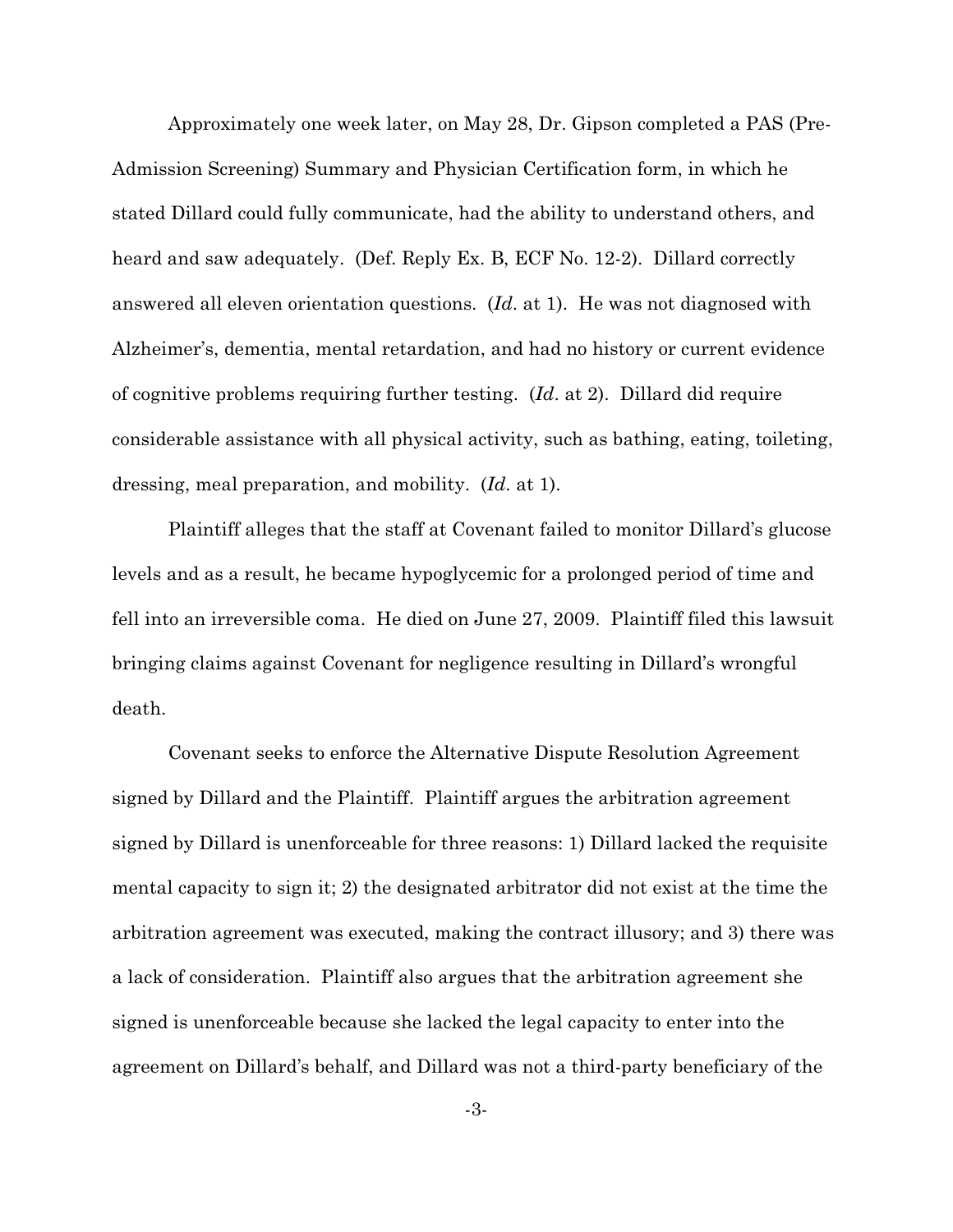agreement.

The Court conducted a hearing on February 28, 2012, to inquire into the issue of Dillard's competency. Both Sheila Sherrer and Keri Ladner testified, but neither provided any information beyond the material they had previously submitted. Because there was no testimony from Dillard's attending physician, which the Court believed would be crucial to its decision, the parties were allowed time to depose Dr. Gipson and submit additional briefing based on his testimony. The Plaintiff has now provided the deposition testimony of Dr. Gipson.

## **DISCUSSION**

A two-step inquiry governs whether parties should be compelled to arbitrate a dispute. First, the court must determine whether the parties agreed to arbitrate the dispute. Once the court finds that the parties agreed to arbitrate, it must consider whether any federal statute or policy renders the claims non-arbitrable. *Banc One Acceptance Corp. v. Hill*, 367 F.3d 426, 429 (5th Cir. 2004) (citation and quotation marks omitted). In conducting this two-step inquiry, courts must not consider the merits of the underlying action. *Id*. (citation omitted)

The first step of the process entails determining "whether there is a valid agreement to arbitrate between the parties; and ... whether the dispute in question falls within the scope of that arbitration agreement." *Id*. (citation and quotation marks omitted). These questions are decided according to state law. *Id.* While there is a strong federal policy favoring arbitration, the policy does not apply to the initial determination whether there is a valid agreement to arbitrate. *Id*. (citation

-4-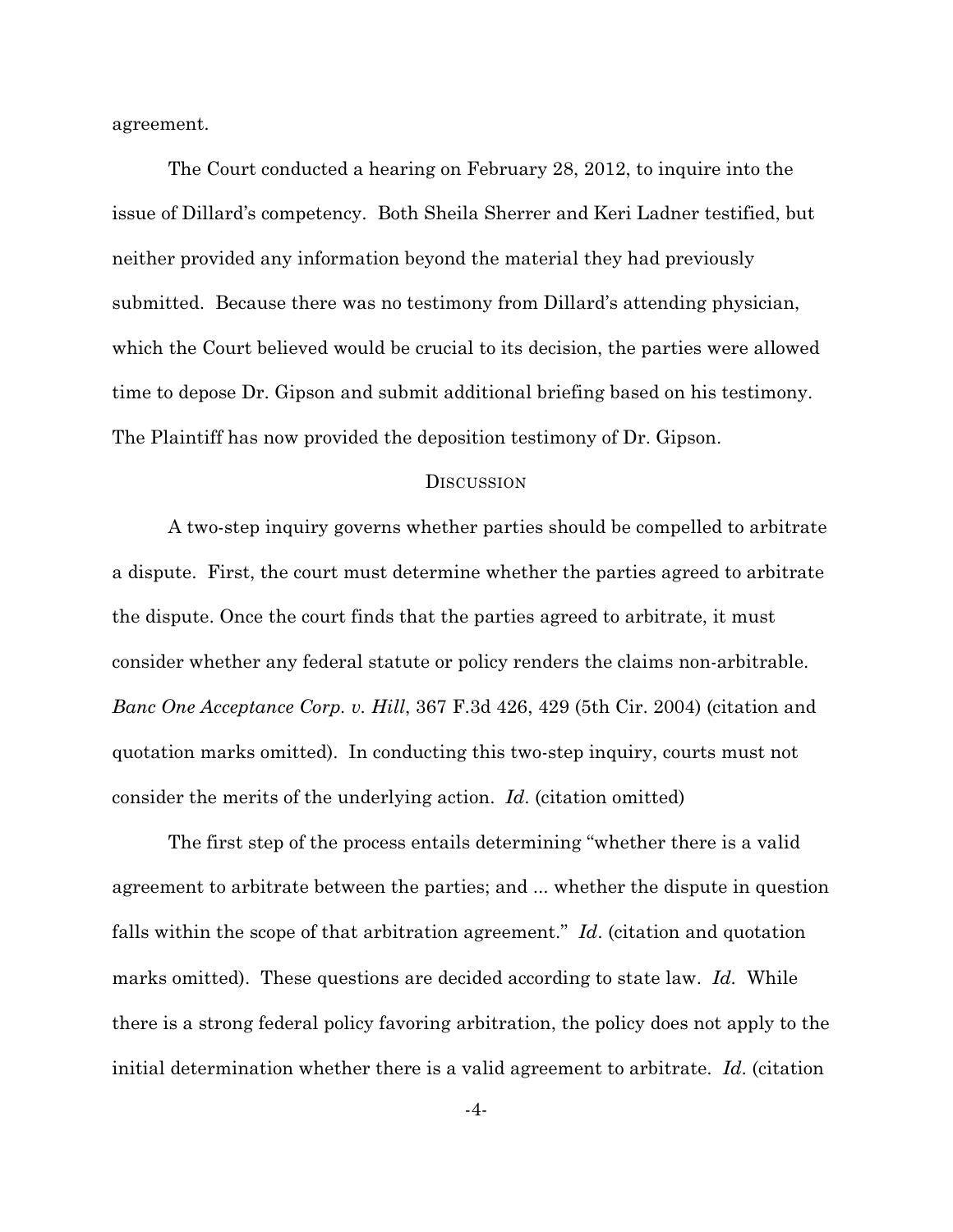and quotation marks omitted).

An important initial consideration in this case is the *Prima Paint* rule, which requires the Court to distinguish between defenses to the arbitration agreement going to the arbitration provision itself, and defenses to the arbitration agreement going to the entire contract. *Prima Paint Corp. v. Flood & Conklin Mfg. Co.*, 388 U.S. 395, 403-04 (1967). "A federal court may consider only issues relating to the making and performance of the agreement to arbitrate." *Id.* "Accordingly, unless a defense relates specifically to the arbitration agreement, it must be submitted to the arbitrator as part of the underlying dispute." *Primerica Life Ins. Co. v. Brown*, 304 F.3d 469, 472 (5th Cir. 2002).

In this case, the arbitration "provision" or "agreement" is the Alternative Dispute Resolution Agreement. The Alternative Dispute Resolution Agreement is a separate, stand-alone document. It is not incorporated into the admission agreement establishing the terms of Dillard's stay at Covenant, nor is there an arbitration provision within the admission agreement. (*See* Pl. Resp. Ex. D, ECF No. 9-4). Plaintiff has called the making of the Alternative Dispute Resolution Agreement signed by Dillard into question; thus her defenses necessarily relate specifically to the arbitration agreement. Accordingly, the initial determination of whether there is a valid agreement to arbitrate, at least in regard to the document signed by Dillard, may properly be considered by the Court rather than submitted to the arbitrator. *See Wash. Mut. Fin. Grp., LLC v. Bailey*, 364 F.3d 260, 266 n. 4

-5-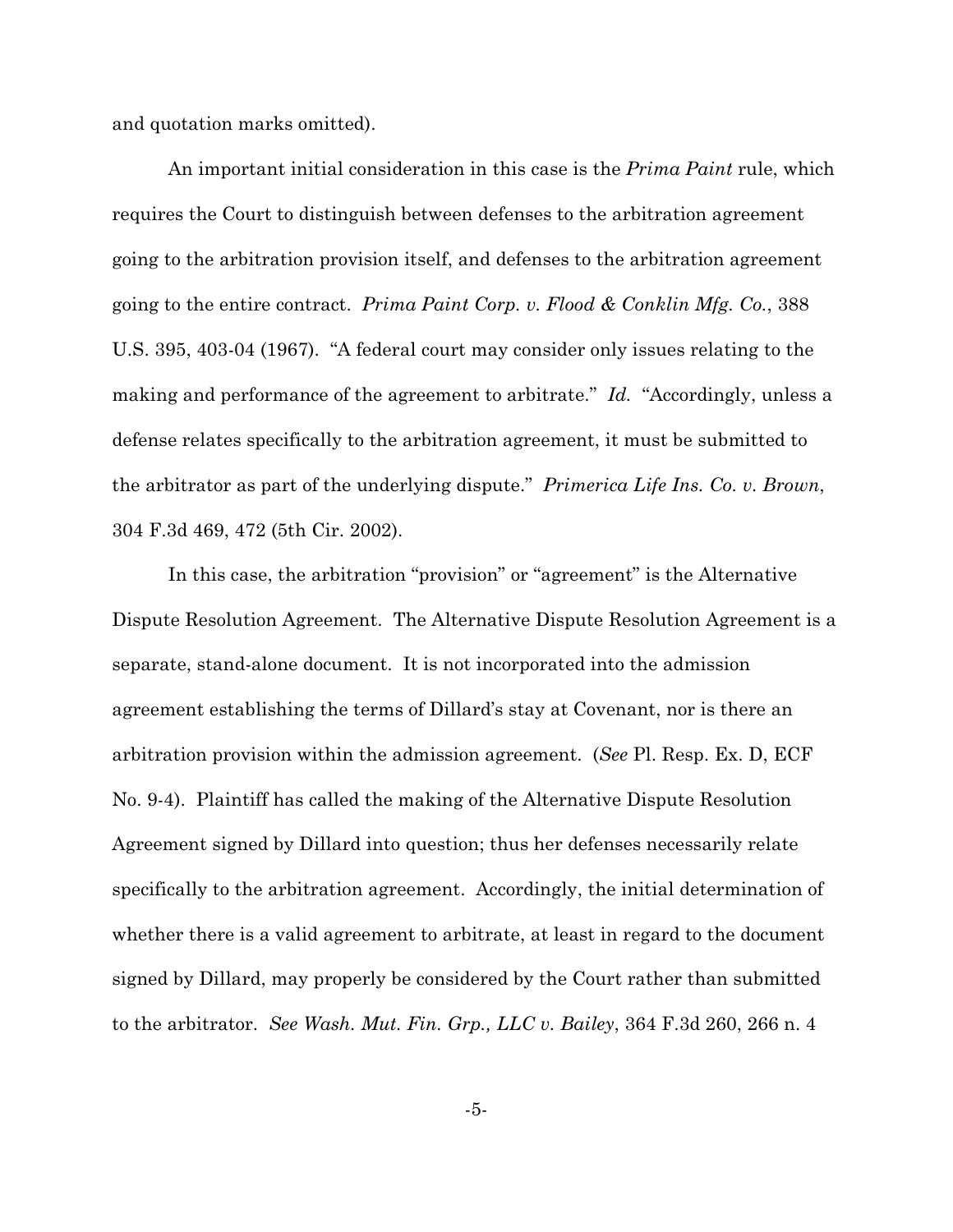(5th Cir. 2004).

#### Dillard's Mental Capacity:

Sherrer argues that the medical records show Dillard was unable to physically care for himself, suffered from "altered mental status" and other infirmities, and was noted to be a very poor historian. Sherrer has also submitted her own affidavit, in which she states that she was with her father during the relevant time periods (although not at the time Dillard signed the Agreement) and in her opinion, he "could not and did not understand, appreciate, or comprehend any documents that he may have signed." (Pl. Resp. Ex. C 2, ECF No. 9-3). She states that from May 19 to the 21st,

He did not acknowledge the presence of his family and others; he could not and did not communicate with others, including me, except for an occasional "Yes" or "No" which often times was not an appropriate response; and he could not and did not engage in conversations with others including his immediate family.

(*Id*. at 1-2).

However, the medical records maintained by Dillard's caregivers paint a very different picture. According to the medical records, Dillard was a man suffering from a number of serious health issues, but whose mental facilities were intact. The admitting nurses and Dillard's treating physician found him to be alert and oriented on May 20, 2009 - the day he signed the Alternative Dispute Resolution Agreement. The Agreement was explained to him by Nicole Morales, the Business Office Manager, who "provided him with the opportunity to ask any questions he may have had regarding the agreement to either me or Keri Ladner, and he then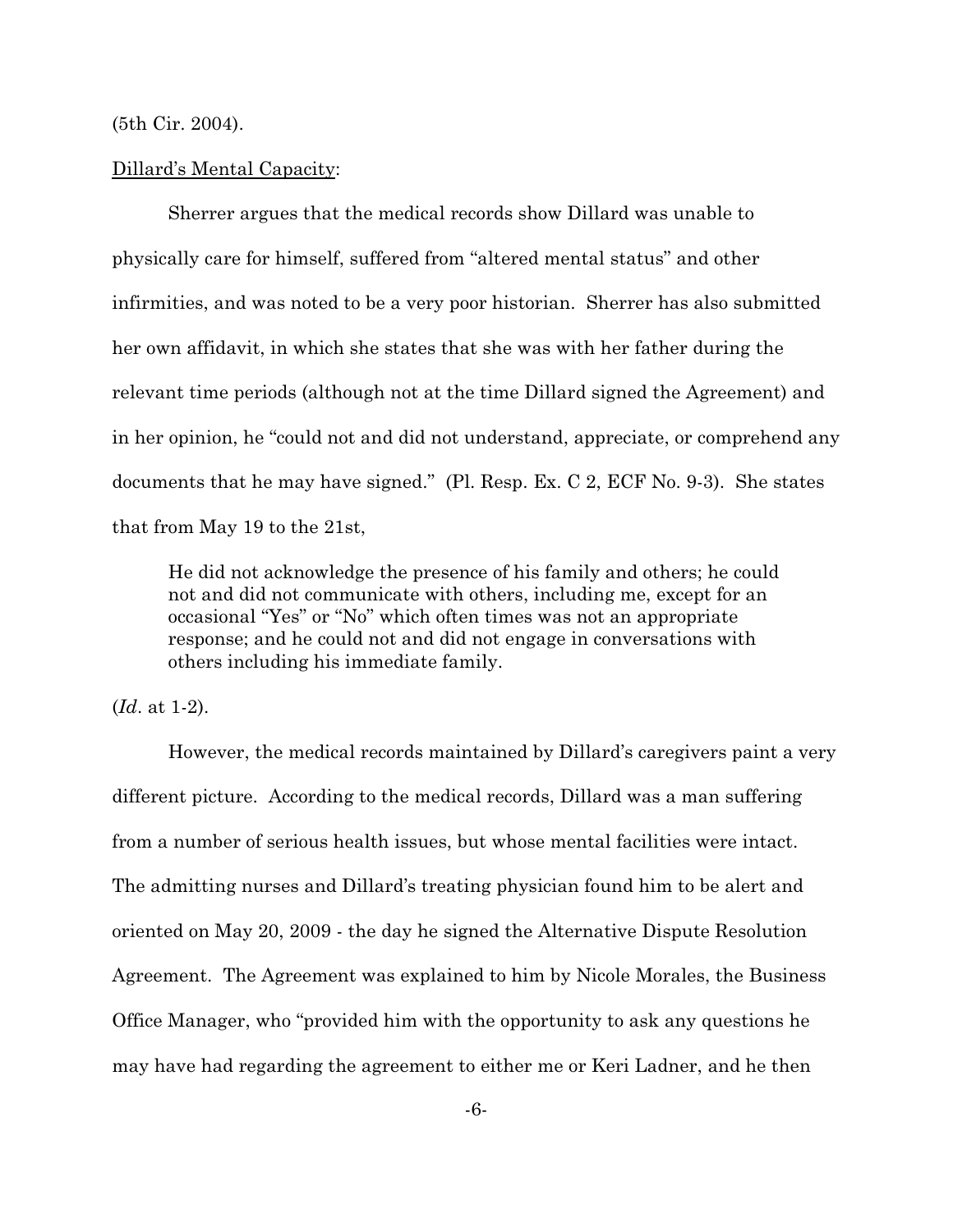signed the Alternative Dispute Resolution Agreement in my presence." (Def. Reply Ex. H 2 (¶ 4), ECF No. 12-8). Keri Ladner, the Administrator, was present to witness Dillard's execution of the Agreement. (Def. Mot. Ex. B 2 (¶ 8), ECF No. 8- 2). Ladner explained it was her practice to try to answer any questions Nicole Morales could not. (*Id.* at 2). It was also her practice to sign the Alternative Dispute Resolution Agreement only if she saw the resident sign on the resident's signature line of the Agreement. (*Id*). Her signature on the document indicates that she observed Dillard sign the Alternative Dispute Resolution Agreement. (*Id*). Neither of these Covenant employees makes a statement about Dillard's mental state or competency at the time he signed the Agreement.

Dr. Gipson testified that he recalled encouraging Dillard to go to rehab, rather than home, to address his increased weakness and inability to take care of himself. (Gipson Dep. 39:22 - 40:3, ECF No. 22-1). He recalled "it took quite a bit of encouragement from his family for him to decide to go." (*Id*. at 40:1-3; 74:8-16). When asked if he believed Dillard was competent to understand and execute a legal document, Gipson stated "Based on the exam and medical condition of Mr. Hershel, I would have reason to doubt he would be able to make a competent decision over a medical document – over a legal document." (*Id*. at 60:5-8). However, Gipson believed that Dillard *was* able to understand why he was going to rehab and agree to the transfer. (*Id*. at 82:11-22). Gipson further testified that the nurses note – that Dillard was awake, alert, and oriented on May 21, 2009 at 1 p.m. – was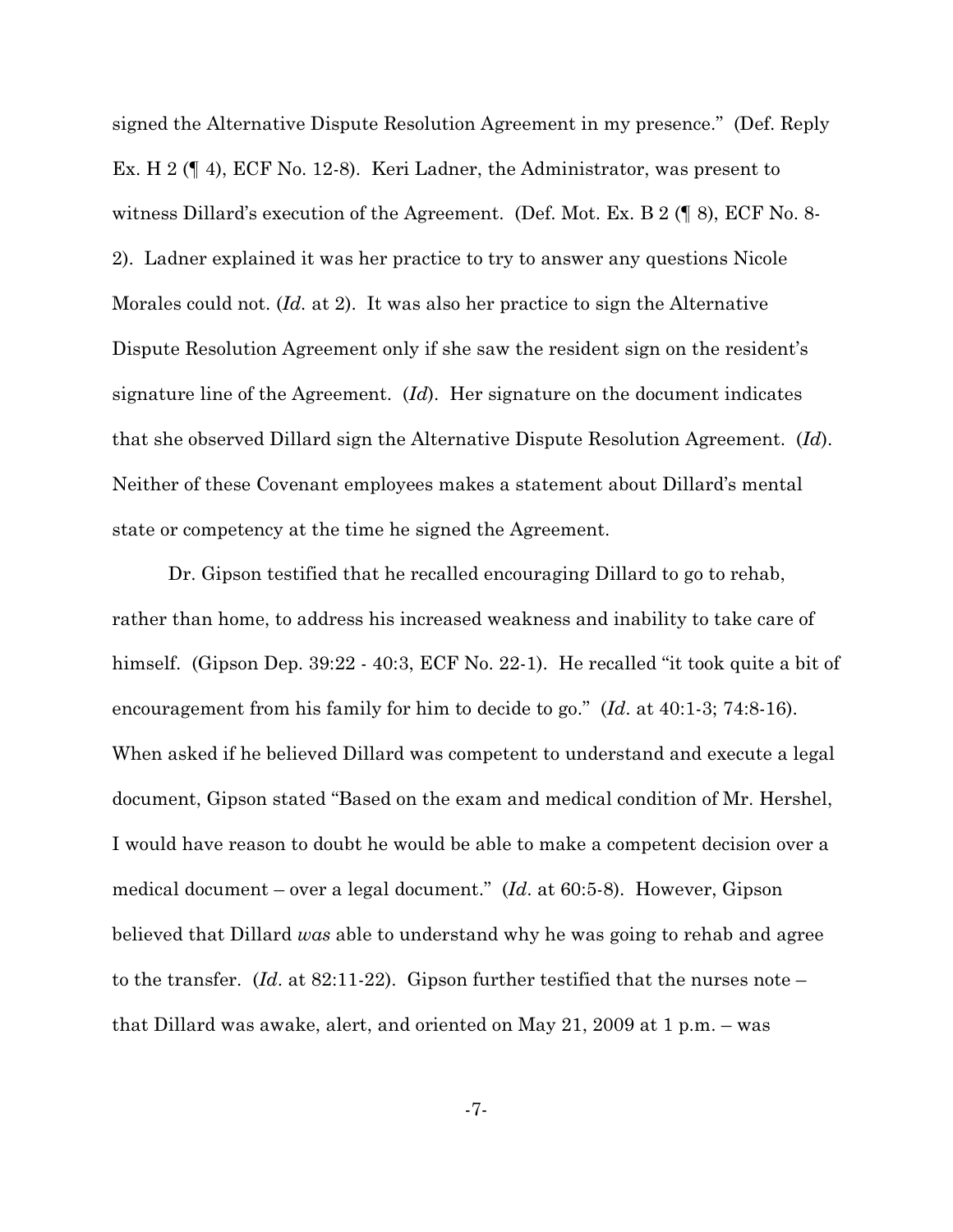consistent with what he saw in Dillard during the ten days prior to May 21. (*Id*. at 62-64). Gipson further testified that he "had concerns" about whether Dillard was competent to understand the ADR Agreement. (*Id*. at 103-04). He elaborated:

[C]ould somebody sit down and explain it in a way that he understood, again, they possibly could. But not being there, I can't attest to whether that did happen or didn't happen. But if you ask me if you handed him this document and asked him to read it would he understand it, I would have medical questions of judgment about whether he would be able to do that.

#### (*Id.* at 105:15-23).

Mississippi "law presumes a person sane and mentally capable to enter into a contract." *Frierson v. Delta Outdoor, Inc*., 794 So. 2d 220, 224 (Miss. 2001) (citations omitted). The burden is upon the party seeking to avoid an instrument on the ground of incapacity, but the burden of proof has been stated as either "a preponderance of proof," *id*.; *see also Riley v. F.A. Richard & Assoc., Inc.*, 16 So. 3d 708, 717 (Miss. Ct. App. 2009), or by clear and convincing evidence. *Whitworth v. Kines*, 604 So. 2d 225, 229 (Miss. 1992). The preponderance of the proof standard has been applied in cases involving a variety of contractual instruments, such as a property settlement agreement, *Parks v. Parks*, 914 So. 2d 337, 341 (Miss. Ct. App. 2005), a lease agreement, *Frierson*, 794 So. 2d at 224, and a medical authorization. *Riley*, 16 So. 3d at 717. Although the higher clear and convincing standard seems to be used primarily in cases involving wills and deeds, *see, e.g., In re Conservatorship of Cook*, 937 So. 2d 467, 470 (Miss. Ct. App. 2006); *Smith v. Smith*, 574 So. 2d 644, 652 (Miss. 1990), it was also utilized in a case concerned with the mental capacity of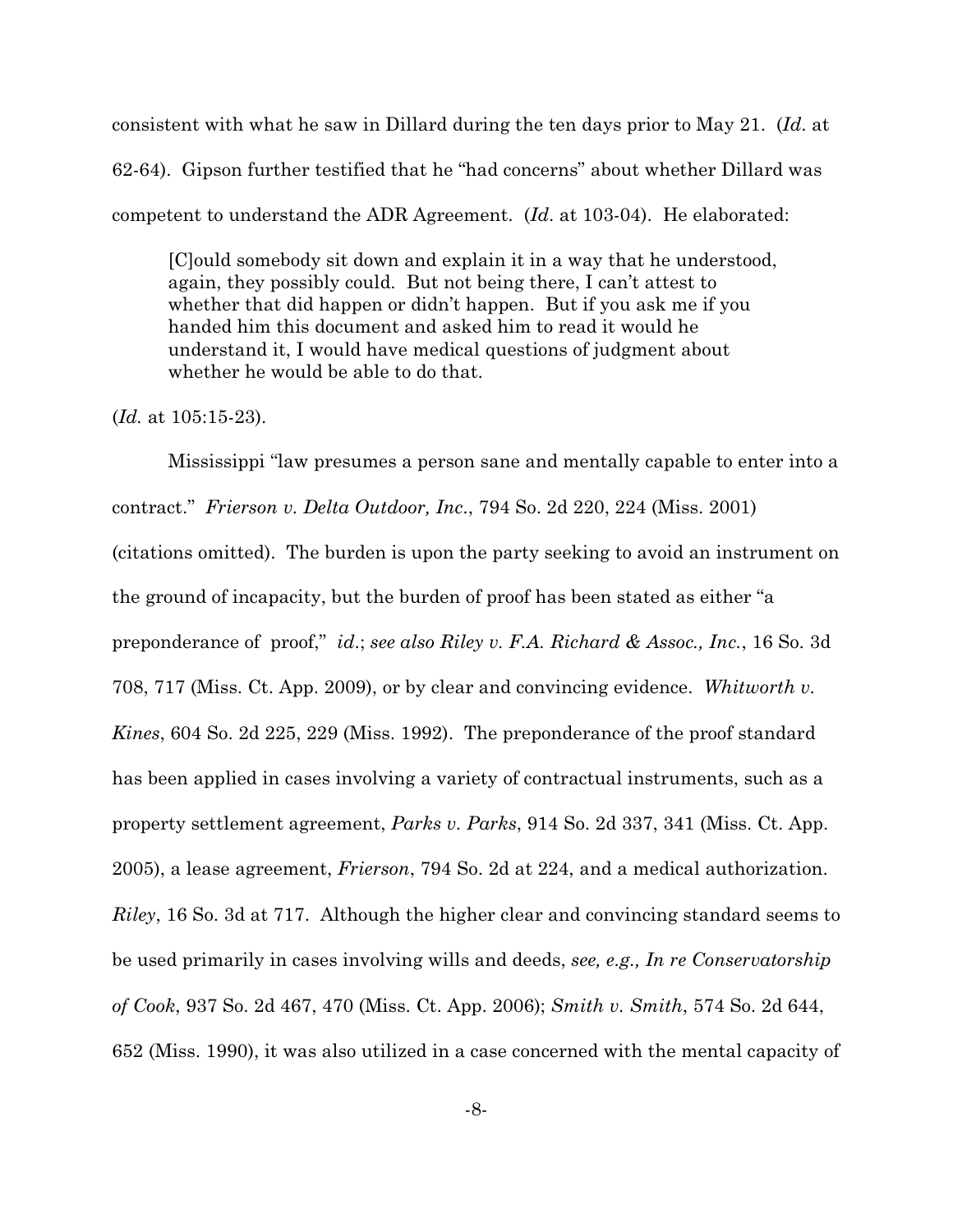a party to a land financing contract. *Hudson v. Vandiver*, 810 So. 2d 617, 620 (Miss. Ct. App. 2002).

After reviewing these cases, it appears that the Alternative Dispute Resolution Agreement signed by Dillard is more in the nature of the contracts at issue in *Parks*, *Frierson*, and *Riley* rather than a deed or will. There is no transfer of the decedent's property to be concerned with here, as there was in *Cook* and *Smith*. Accordingly, the Plaintiff should have the burden of proving Dillard's incompetency by a preponderance of the evidence in order to invalidate the Alternative Dispute Resolution Agreement.

The evidence to meet this burden must show more than "a general mental weakness or condition," or the ingestion of a narcotic or other drug that might affect his mind. *In re Conservatorship of Moran*, 821 So. 2d 903, 906 (Miss. Ct. App. 2002); *Richardson v. Langley*, 426 So. 2d 780, 784 (Miss. 1983). The test is "Is his mind so unsound, or is he so weak in mind, or so imbecile, no matter from what cause, that he cannot manage the ordinary affairs of life?" *Shippers Exp. v. Chapman*, 364 So. 2d 1097, 1100 (Miss. 1978).

The Mississippi Supreme Court does not require trial courts to make an adjudication of incompetency when deciding whether a party is competent for purposes of executing documents. *See Rockwell v. Preferred Risk Mut. Ins. Co.*, 710 So. 2d 388, 390-91 (Miss. 1998). Accordingly, the statutory requirements for obtaining an adjudication of incompetency, such as those set out in Miss. Code § 93-

-9-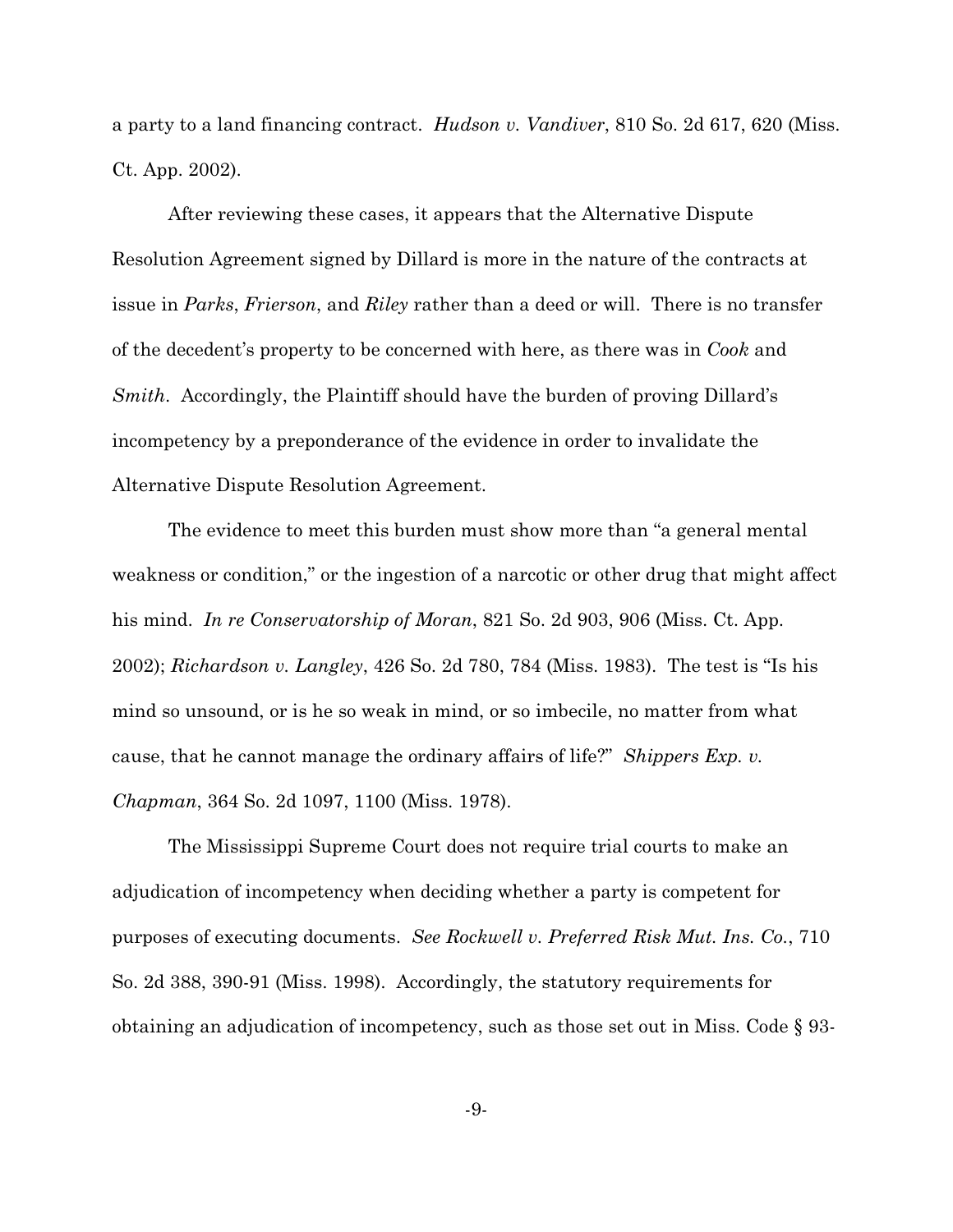13-255, are inapplicable. "Instead, trial courts must allow the party to present alternative evidence to prove that he lacked the requisite understanding for handling his legal affairs." *Rockwell*, 710 So. 2d at 391.

After reviewing all of the evidence in this case, the Court finds that the Plaintiff has failed to show that Dillard was incompetent to manage his legal affairs at the time he signed the ADR Agreement. Although it may be a close question, the preponderance of the evidence is that Dillard's mental facilities were not so degraded by his age and illness to render him incompetent. Dr. Gipson was equivocal about the question of actual incompetency, and the remainder of the medical evidence shows Dillard to have been alert and oriented. Sherrod's affidavit stands alone in supporting her assertion that Dillard was incompetent, and she was not present at the time he signed the Agreement.

As Plaintiff has failed to prove incompetency by a preponderance of the evidence, she plainly also fails to show clear and convincing evidence of incompetency. Accordingly, the Court finds Dillard was competent to sign the ADR Agreement.

### The Designated Arbitrator:

Plaintiff next argues that the arbitration agreement is unenforceable because it is undisputed the first designated mediator/arbitrator, ADR Associates, LLC, was not in existence at the time the arbitration agreement was executed, and the rules referenced were not available. Therefore, there could have been no meeting of the minds on the arbitrator or the rules. The Arbitration Agreement provides, in part,

-10-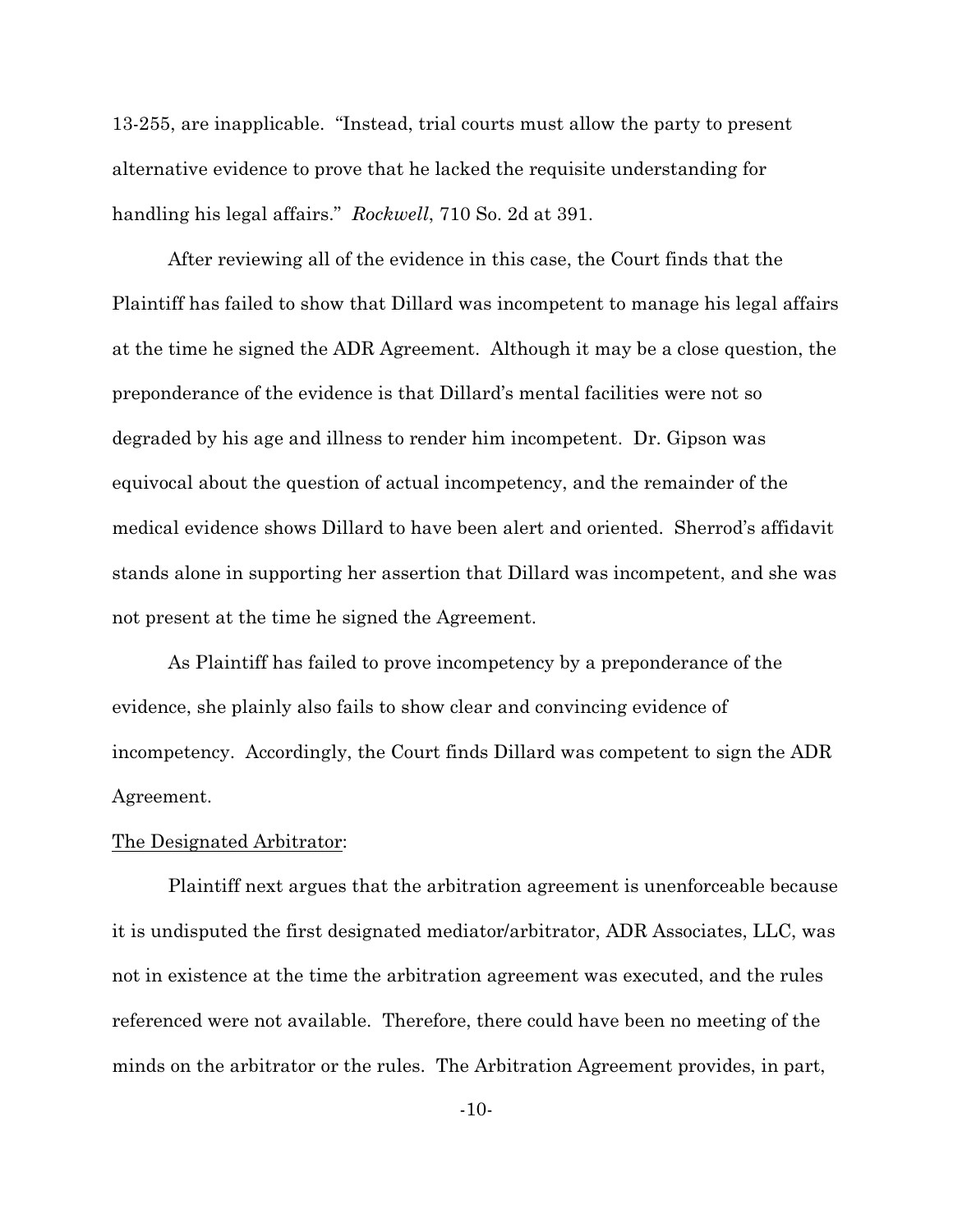as follows:

b. **Mediation and Arbitration**. In the event that any Dispute is not resolved through the Grievance Resolution meeting, the Parties agree to participate in formal Mediation and Arbitration to be conducted by ADR Associates, LLC, through its Dispute Resolution Process for Consumer Healthcare Disputes ("ADR Associates' Rules"), which are incorporated herein by reference, and as more fully set forth below. If ADR Associates, LLC is unable or unwilling to conduct the ADR process at the time of the dispute, the parties shall mutually agree upon an alternative organization that is regularly engaged in providing ADR services to conduct the Mediation and Arbitration. If the parties cannot agree on a mediator/arbitrator, each Party shall select one mediator/arbitrator and they together shall choose a third mediator/arbitrator who shall conduct the ADR process.

Plaintiff argues that the Court would be required to "in essence modify the

parties' agreement to facilitate arbitration of this dispute" if they were required to

arbitrate. (Pl. Resp. 8).

There is Mississippi authority for the general proposition that the

unavailability of the designated arbitration forum renders an arbitration agreement

unenforceable. *See, e.g., Covenant Health & Rehab. of Picayune, LP v. Moulds*, 14

So. 3d 695, 706-09 (Miss. 2009). However, there are significant differences in the

language of the various forum selection clauses that lead to a different outcome in

this case.

In *Moulds*, the forum selection clause read:

The Resident and Responsible Party agree that any and all claims, disputes and/or controversies between them and the Facility or its Owners, officers, directors or employees shall be resolved by binding arbitration administered by the American Arbitration Association and its rules and procedures.

*Id*. at 706. While the Resident was in the Facility, the American Arbitration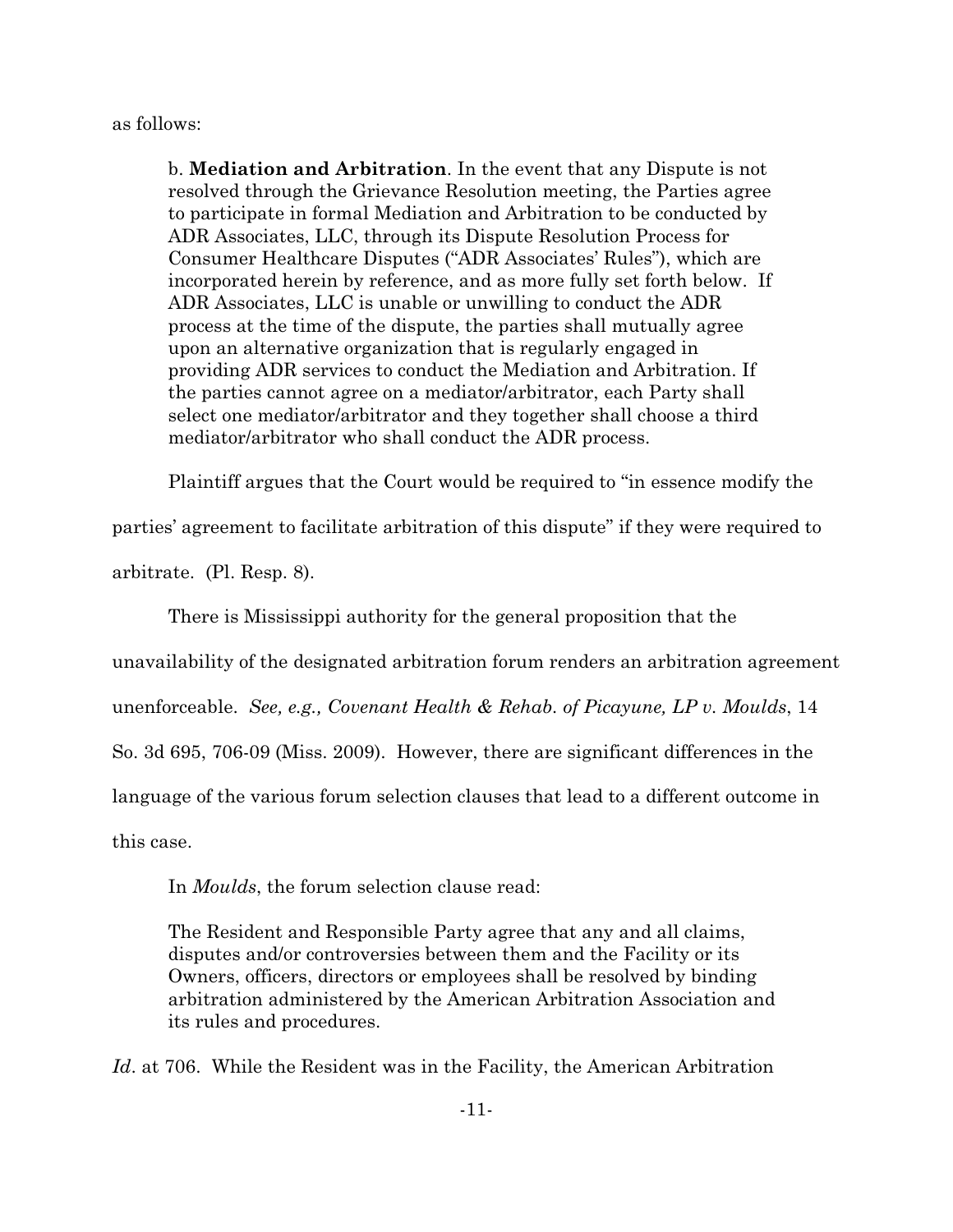Association discontinued administrating cases involving individual patients unless the parties had agreed, after the dispute arose, to arbitrate the dispute. The Mississippi Supreme Court found it would have to redraft the arbitration agreement if the Resident's estate was required to arbitrate, because "the agreement called on the AAA to administer disputes . . [any other selected arbitrator] would still be bound to apply AAA rules, which would require [the estate] to agree, post-dispute, to be bound to arbitrate, which [the estate] has expressly disavowed [ ] interest in doing." *Id*. at 708. Other Mississippi cases have invalidated arbitration agreements for the same reason. *See Bedford Health Prop., LLC v. Davis*, 50 So. 3d 362, 365-66 (Miss. Ct. App. 2010); *GGNSC Tylertown, LLC v. Dillon*, No. 2010-CA-01241-COA, 2011 WL 3065415, at \*3 (Miss. Ct. App. July 26, 2011) (arbitration agreement provided for dispute resolution exclusively by a forum that subsequently refused individual patient disputes).

There is no indication in this record that ADR Associates had a rule similar to the AAA requiring a post-dispute arbitration agreement. Further, unlike the cases previously cited, the forum selection clause in this case anticipated that the first-designated ADR organization might not be available and prescribed a method for selecting an alternate organization. In that event, a reasonable reading of the clause is that the alternate organization would conduct the arbitration pursuant to its own rules. Accordingly, the Court finds the language of this provision can be enforced as written.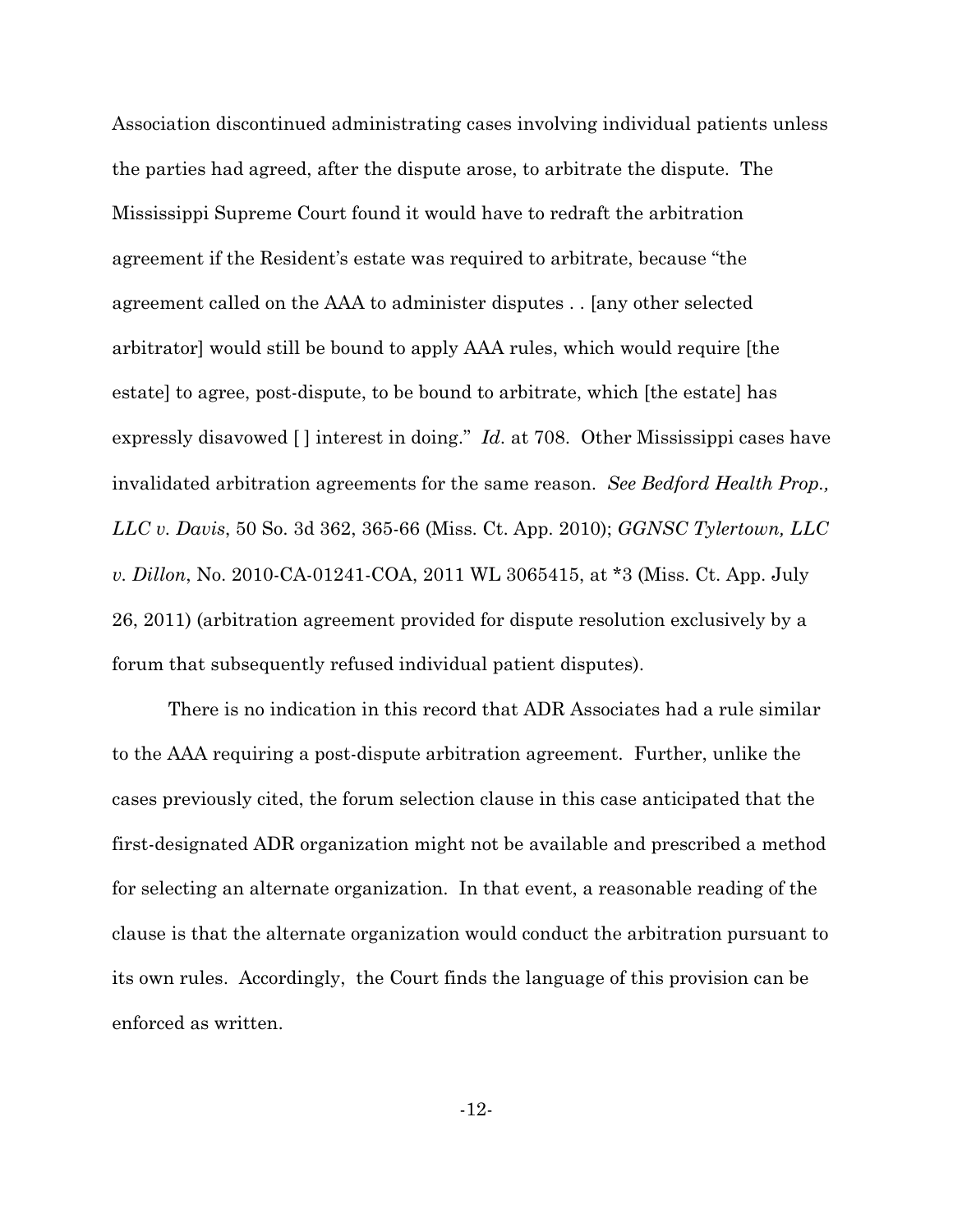Consideration:

The Plaintiff contends the arbitration agreement is not supported by any consideration, making it invalid and unenforceable. Plaintiff argues there were no mutual promises in this case to support the agreement. Covenant argues that it gave up the right to resolve any dispute with Dillard in the courts, which constitutes consideration. "[I]n any contract, '[a]ll that is needed to constitute a valid consideration to support an agreement or contract is that there must be either a benefit to the promissor or a detriment to the promisee. If either of these requirements exist, there is a sufficient consideration.'" *Covenant Health & Rehab. of Picayune, LP v. Estate of Moulds ex rel. Braddock*, 14 So. 3d 736, 741, (Miss. Ct. App. 2008), *rev'd on other grounds*, 14 So. 3d 695 (Miss. 2009). Applying this standard, the Alternative Dispute Resolution Agreement was clearly supported by consideration.

## Dismiss or Stay Pending Arbitration:

Covenant has requested that the Court either dismiss this case or impose a stay pending arbitration. Neither party has addressed the issue in their briefing. The FAA provides:

If any suit or proceeding be brought in any of the courts of the United States upon any issue referable to arbitration under an agreement in writing for such arbitration, the court in which such suit is pending, upon being satisfied that the issue involved in such suit or proceeding is referable to arbitration under such an agreement, shall on application of one of the parties stay the trial of the action until such arbitration has been had in accordance with the terms of the agreement, providing the applicant for the stay is not in default in proceeding with such arbitration.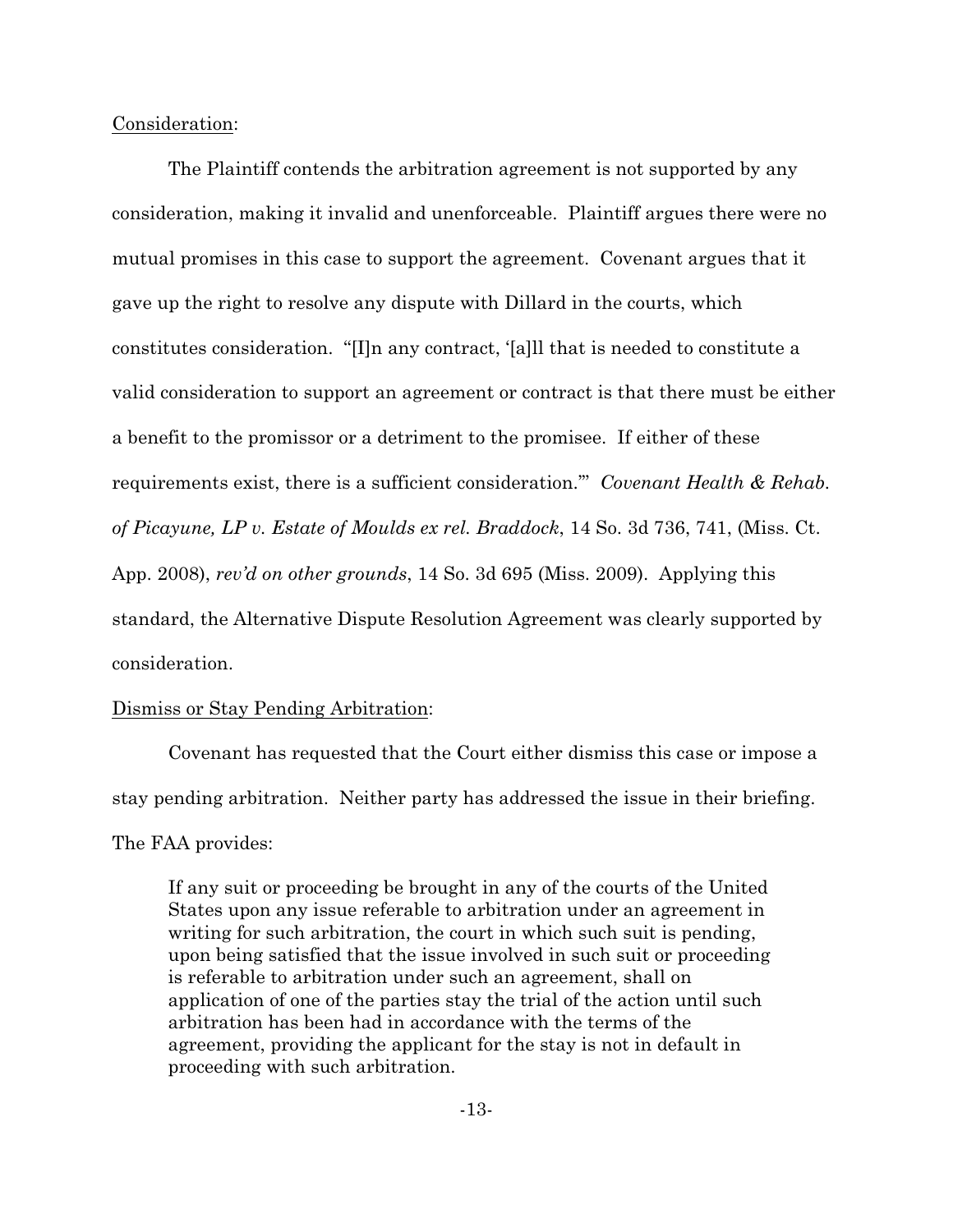9 U.S.C. § 3.

The plain language of the FAA seems to require that the Court stay this case pending arbitration since Covenant has requested a stay in the alternative. However, the Fifth Circuit has held that the FAA does not prevent a district court from dismissing a case with prejudice when all of a plaintiff's claims are arbitrable. *Alford v. Dean Witter Reynolds, Inc.*, 975 F.2d 1161 (5th Cir. 1992). In *Alford*, the Fifth Circuit concluded that "[t]he weight of authority clearly supports dismissal of the case when all of the issues raised in the district court must be submitted to arbitration." *Id*. at 1164 (citations omitted). *Alford* did not make it mandatory that a district court dismiss a case when all of a plaintiff's claims are arbitrable. *See Apache Bohai Corp., LDC v. Texaco China, B.V.*, 330 F.3d 307, 311 fn. 9 (5th Cir. 2003). Instead, a district court has discretion to stay or dismiss such a case. *Id*. Here, all of Plaintiff's claims are subject to binding arbitration pursuant to the ADR Agreement. There are no claims that are not arbitrable. The Court will therefore exercise its discretion to dismiss, rather than stay, this case.

**IT IS THEREFORE ORDERED AND ADJUDGED** that the Motion to Enforce Arbitration [8], filed by Defendant Covenant Health & Rehab of Picayune, LLC, is **GRANTED**. The Plaintiff is hereby ordered to submit her claims against the Defendant to arbitration.

**IT IS FURTHER ORDERED AND ADJUDGED** that the Motion to Stay [6] during arbitration proceedings, filed by Defendant Covenant Health & Rehab of Picayune, LLC is **DENIED**.